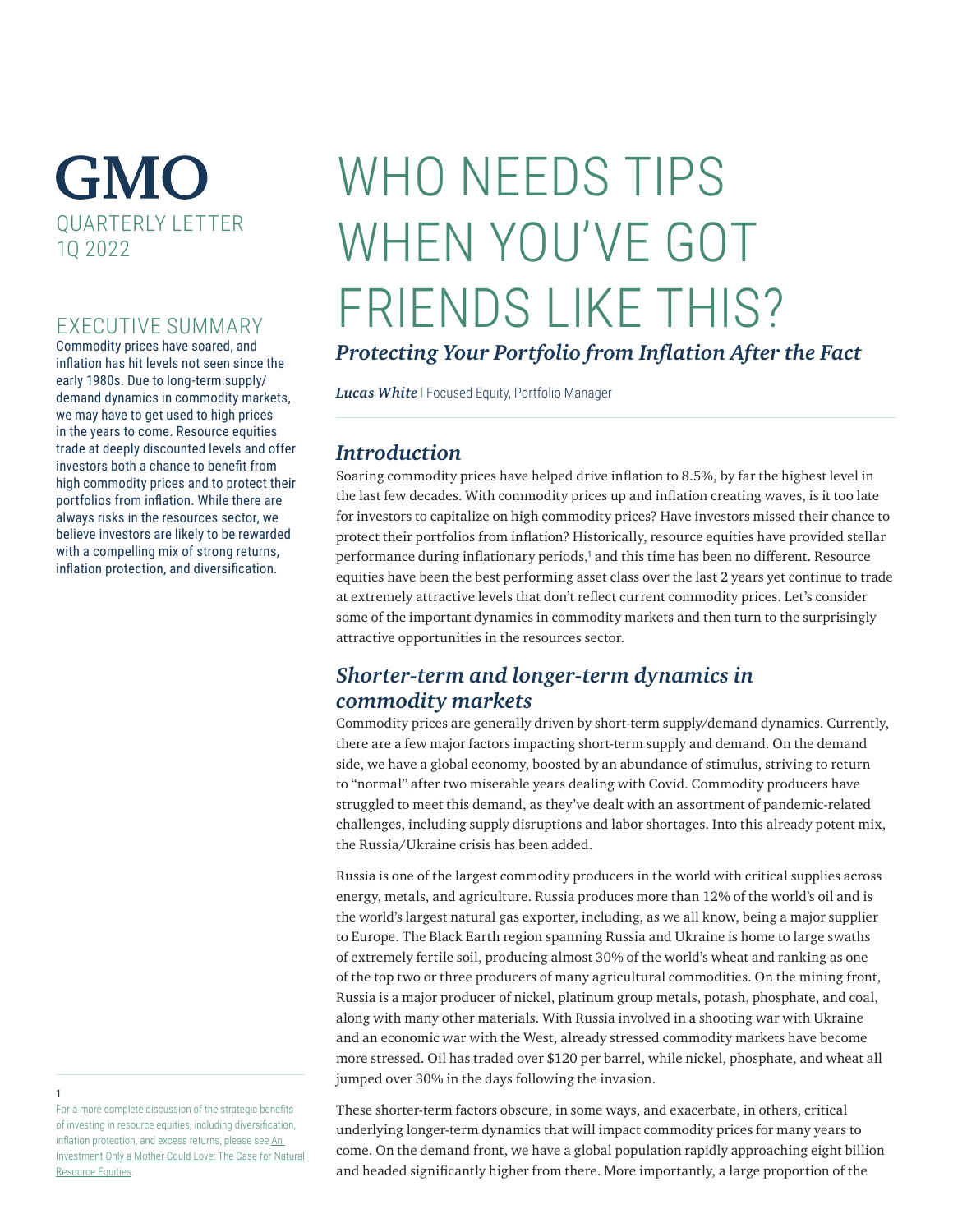### *"*

*...decarbonization efforts will spur demand for clean energy materials far beyond anything we've seen before.*

global population resides in developing countries that will continue to go through the stage of economic development that is particularly commodity-intensive for decades. Building out cities, infrastructure, electric grids, and so on requires tremendous amounts of resources, and the world has never seen countries the size of China, India, or even Indonesia attempt to go through this stage of development.

In addition, decarbonization efforts will spur demand for clean energy materials far beyond anything we've seen before. Transitioning from fossil fuels to clean energy does not absolve the world from the need for natural resources. In fact, the clean energy economy will be as reliant on natural resources as our current economy. It will just be a different set of resources. Instead of oil, coal, and natural gas, we'll need lithium, nickel, cobalt, and manganese for our electric vehicle (EV) batteries, vanadium for our utility scale energy storage, silver and polysilicon for our solar panels, iron and zinc for our wind turbines, and copper for…well, just about everything.

Copper will be the oil that drives the engine for a decarbonized economy. Four to fifteen times as much copper goes into solar and wind projects relative to comparably sized coal or natural gas power plants. EVs use three to four times as much copper as internal combustion engine vehicles. EV charging infrastructure, energy efficiency efforts, electric grid enhancements, and electrification all rely on heavy copper usage.

To put the demand growth for clean energy materials into perspective, let's look at Tesla. At its Battery Day last year, Tesla projected three terawatt hours of lithium-ion battery capacity needed in 2030 for the EVs and storage they expect to produce. To reach this target, Tesla alone would gobble up approximately 75% of the world's current nickel production and four times the world's current lithium production (see Exhibit 1). These numbers are astounding enough, but when one considers that EVs currently represent just 15% of global nickel demand and about 45% of lithium demand and that Tesla will likely be producing only a small proportion of the world's EVs in 2030, the implications are staggering. Clean energy materials companies will make a lot more money in the decades to come than they ever have both because they will be selling a lot more metric tons of material and because there are certain to be shortages where supply can't keep up with the rapidly growing demand.

#### EXHIBIT 1: A CLEAN ENERGY ECONOMY IS AS RELIANT ON RESOURCES AS A FOSSIL FUEL-BASED ECONOMY



Projected 2030 Tesla Lithium Demand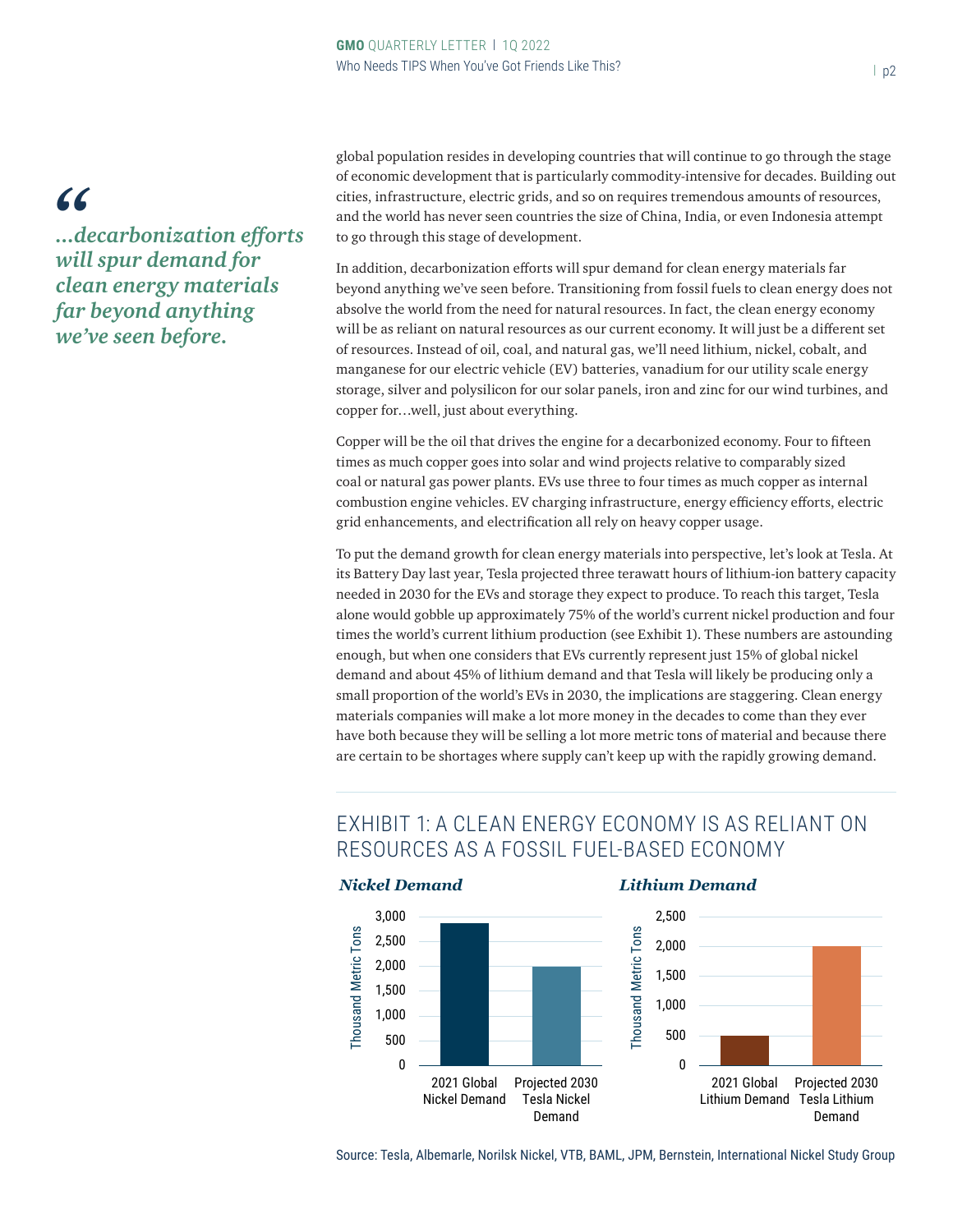Population growth, economic development, and decarbonization pretty much guarantee substantial, potentially explosive, growth in commodity demand. We better start ramping up supply, right? That's where things get sticky. Resource scarcity is a frightful challenge. Natural resources are, of course, inherently finite. More critically, cheap, easy to access, easy to process resources in politically stable regions with existing infrastructure, transportation systems, and available labor supply are even more scarce. Ultimately, price signals are the strongest proof of scarcity. The Bloomberg Commodity Spot index, $2$ perhaps the most widely followed basket of commodity prices, is up almost 500% since the beginning of 2000 (see Exhibit 2). It's hard to imagine any plausible explanation for such a dramatic surge in commodity prices that doesn't include a healthy dose of scarcity.

#### EXHIBIT 2: COMMODITIES HAVE RISEN ALMOST 500% OVER THE PAST TWO DECADES



As of 3/31/2022 | Source: MSCI, FactSet, GMO

Unfortunately, resource scarcity isn't the only supply challenge we face. Underinvestment in supply in recent years will impact production for at least the next decade. Over most of the last decade, commodity prices have been falling or low. Commodity producers, reacting to low prices and criticism that they had overinvested during the China-driven commodity supercycle, slashed capex significantly (see Exhibit 3). Pressure from ESG/sustainability circles and divestment campaigns also sought to starve fossil fuel companies of capital. Then, Covid hit, and resource companies cut capex again. Given that the world consumes around 40% more of many major commodities (e.g., natural gas, iron ore, copper) than it did 15 years ago, it's somewhat stunning that capex levels would be at 15-year lows. Furthermore, the capital intensity of commodity production has also risen substantially in recent decades as we've moved from higher- to lower-quality assets. In short, current capex levels are totally insufficient if we are to meet growing global demand.

## *"*

*...current capex levels are totally insufficient if we are to meet growing global demand.*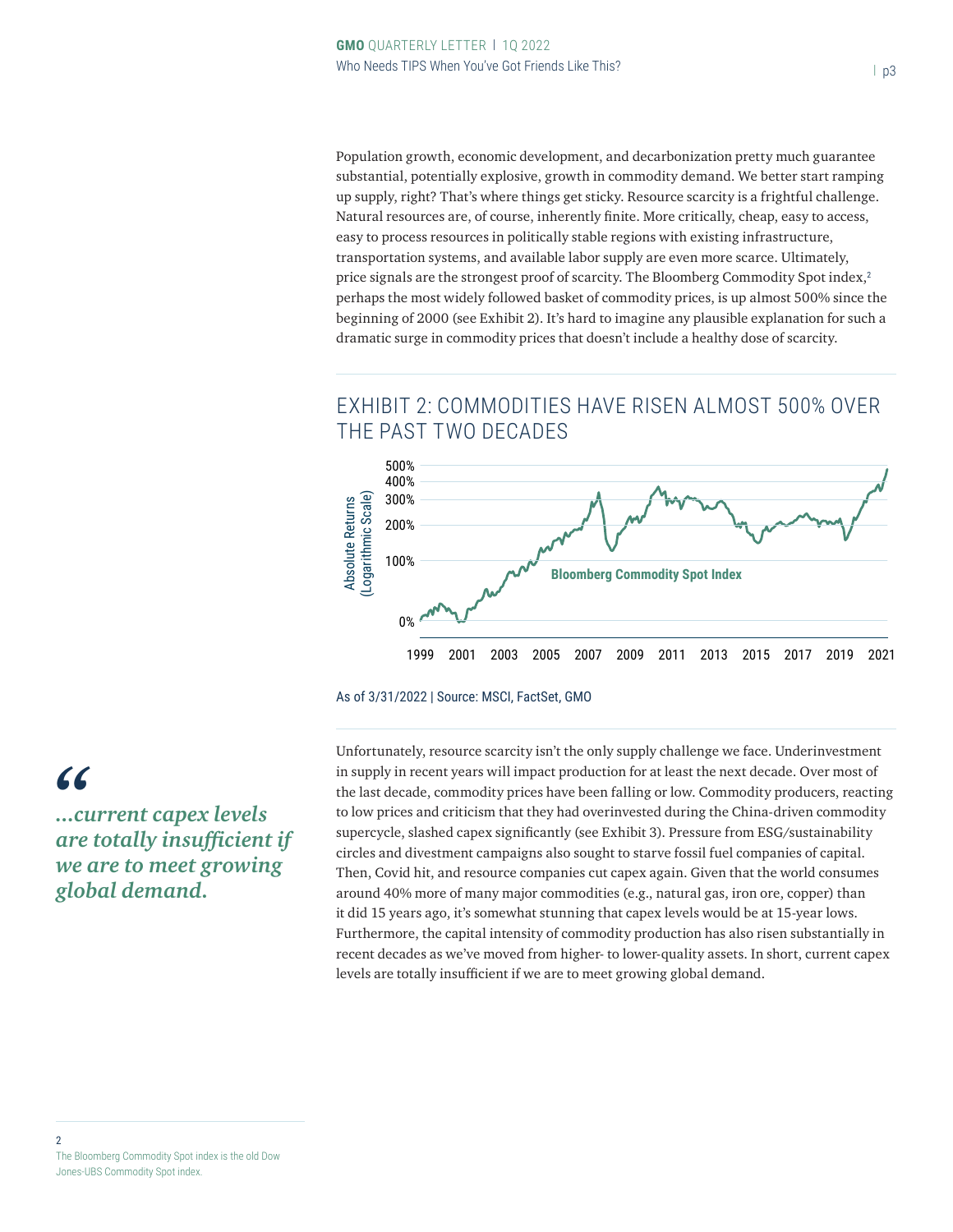#### EXHIBIT 3: CAPEX IN THE RESOURCES SECTOR HAS BEEN SLASHED TO 15-YEAR LOWS

*Energy/Metals Capex*



As of 3/31/2022 | Source: WorldScope, MSCI, GMO

Energy/Metals capex represents the aggregate capex of 30 of the largest publicly traded fossil fuel and mining companies globally.

Adding fuel to the fire, ramping up commodity production generally takes a long time. First, you need an asset to develop, and in recent decades, new, high-quality discoveries are down dramatically. Once an asset has been identified and acquired, projects can take 10 years or longer to begin production. More stringent permitting and higher environmental hurdles have lengthened project lead times even further. If we end up running into the structural deficits that appear to be looming for many commodities, there will be no quick fixes.

As if scarcity and underinvestment aren't enough to deal with, geopolitical tensions have led to increasing discussion of deglobalization, energy security, and supply chain independence. If countries move to shore up more control over their resource supplies, lost efficiencies will push commodity prices even higher (e.g., we'll pay more for expensive U.S. shale oil rather than buying cheap Russian oil).<sup>3</sup>

Given the various supply/demand dynamics in play, it's easy to see why many commodity analysts see the recent spike as the beginning of the next commodity supercycle.

#### *What will happen to fossil fuel prices during the clean energy transition?*

One commonly expressed view is that the clean energy transition will displace fossil fuel demand, leading to lower prices. The analyses that form this view, unfortunately, completely ignore the supply side of the equation. If you don't invest hundreds of billions of dollars in capex each year, for example, you see depletion rates of 6-8% for conventional oil wells. Shale depletion rates are much, much higher, averaging around 70% by the end of the first year. If fossil fuel companies see demand disruption, they're bound to cut capex, leading to a significant reduction in supply and perhaps, counterintuitively, higher prices.

Furthermore, it's important to note that passenger cars drive just a little more than a quarter of global oil consumption. No matter how quickly we transition to EVs, it's hard to imagine displacing even 2-3% of oil demand per year. To underscore this point, despite significant growth in EVs in recent years, the International Energy Agency (IEA) expects the world to consume a record amount of oil in 2022. You can be forgiven if you find it alarming that we haven't even started moving in the right direction.

## *"*

*If fossil fuel companies see demand disruption, they're bound to cut capex, leading to a significant reduction in supply and perhaps, counterintuitively, higher prices.*

Though not focused on resources, former colleague Edward Chancellor recently wrote a piece on the dynamics surrounding deglobalization, redundancy/slack, and optimization: [https://www.reuters.com/breakingviews/](https://www.reuters.com/breakingviews/chancellor-praise-slack-2022-04-07/) [chancellor-praise-slack-2022-04-07/](https://www.reuters.com/breakingviews/chancellor-praise-slack-2022-04-07/).

<sup>3</sup>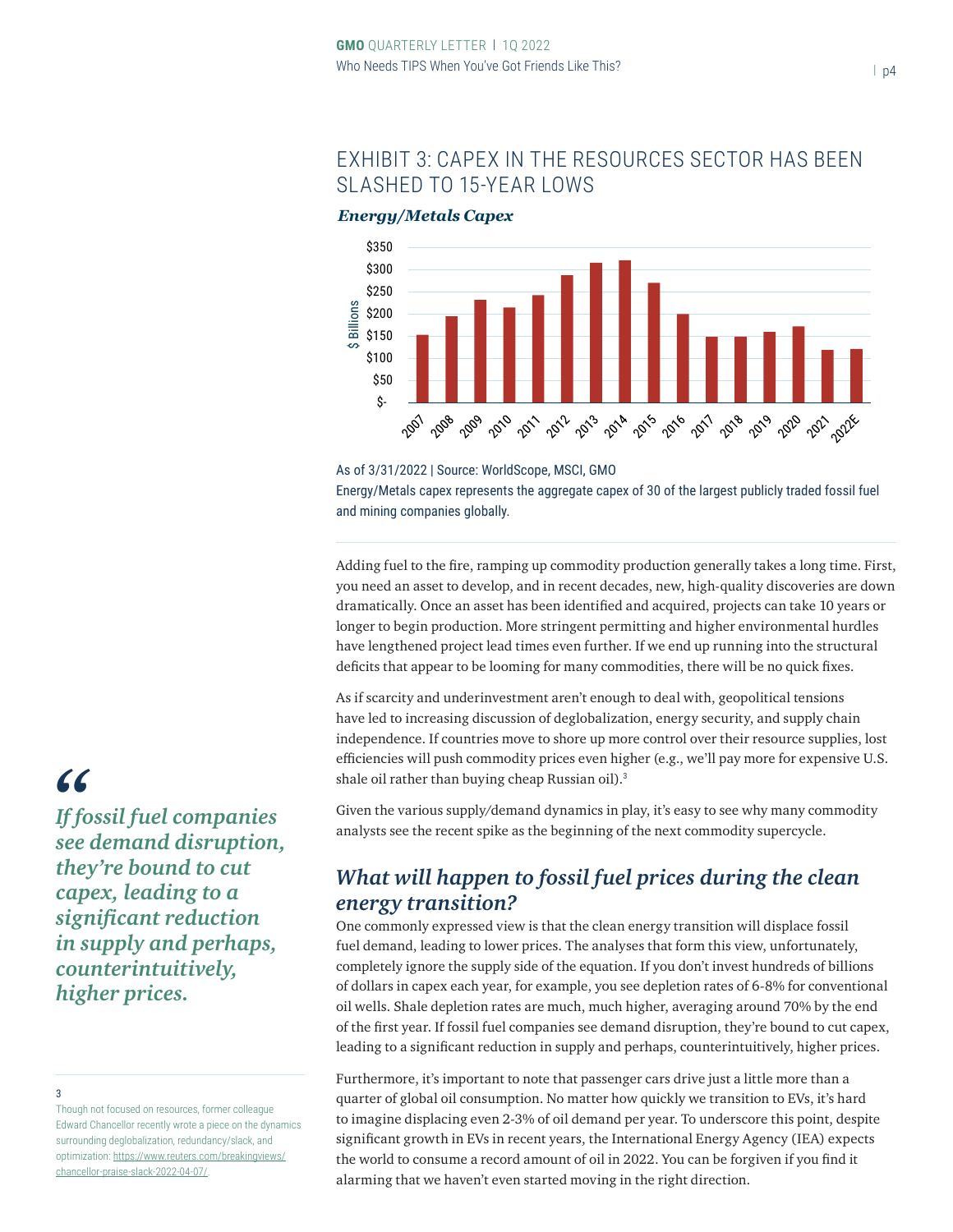If investment in production is constrained, fossil fuel prices could stay high even as we eventually displace demand. On a recent quarterly earnings call, BP CEO Bernard Looney took a page out of my book and said much the same: "…you could see a world where because of lack of investment, even though the energy transition is accelerating, oil prices are much, much higher…"

### *Valuation of commodity producers*

Commodity prices have skyrocketed well over 100% in the last 2 years. However, it's not too late to invest. Though commodities are up, resource companies trade at more than a 60% discount relative to the S&P 500 (see Exhibit 4), a level that has almost never been seen. Furthermore, the current discount may be understated, as the recent spike in commodity prices has yet to flow through to the companies' reported fundamentals. Thus, it's reasonable to conclude that the commodity producers are actually quite a bit cheaper relative to their current ability to generate profits than the chart below would suggest.

#### EXHIBIT 4: RESOURCE EQUITIES CONTINUE TO TRADE AT DEEPLY DISCOUNTED LEVELS

#### *Valuation of Energy/Metals Companies Relative to the S&P 500 Valuation of Energy/Metals Companies Relative to the S&P 500*



As of 3/31/2022 | Sources: S&P, MSCI, Moody's, GMO

Valuation metric is a combination of P/E (Normalized Historical Earnings), Price to Book Value, and Dividend Yield.

The market is simply not valuing resource companies at reasonable levels given any plausible base case for how the world might play out, in our opinion. With oil prices up around 65% and natural gas prices up hundreds of percent since the beginning of 2020, Shell, a bellwether for the oil and gas industry, is more or less flat. With the movement in oil and gas prices, one would have expected Shell's stock price to surge. It didn't, however, leaving Shell at very attractive valuation levels. At commodity prices as of the end of the first quarter, Shell would be cranking out free cash flow yields of 22-23% for the next few years according to our models (see Exhibit 5).

And it's not just fossil fuel companies. U.K. listed mining titan Glencore weighs in at free cash flow yields of around 24% over the next few years, while major U.S. fertilizer player Mosaic tilts the scales at almost 30%. If you're willing to venture into smaller cap names and/or emerging markets, the disconnects can become even larger. To put these yields into perspective, the free cash flow yield of the S&P 500 was around 4% in 2021. Think about these numbers. If commodity prices were to stay at current levels, many of the

### *"*

*The market is simply not valuing resource companies at reasonable levels given any plausible base case for how the world might play out...*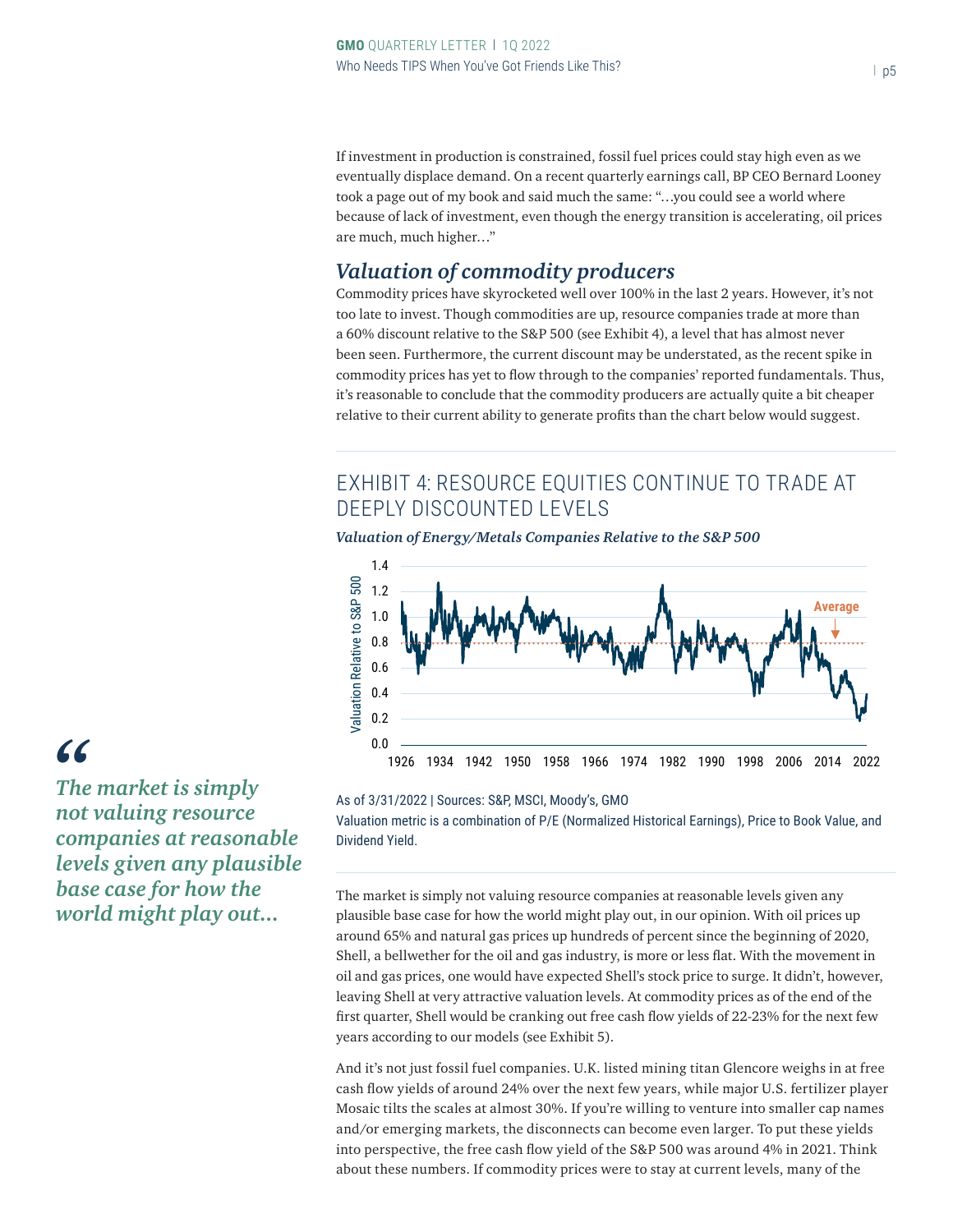largest commodity producers on the planet could pay down all their debt and buy back all their shares in just a few years and keep their billions and billions of dollars of cash flow for themselves.

#### EXHIBIT 5: FREE CASH FLOW YIELDS ARE EXTREMELY HIGH AT CURRENT COMMODITY PRICES

#### *Estimated Average Free Cash Flow Yield 2022-2025*



### *"*

*The implication of these deeply discounted valuations is that investors don't need commodity prices to continue to rise in order to expect strong returns.*

#### Source: GMO

Free cash flow yields quoted relative to enterprise value based on GMO models using commodity prices as of March 31, 2022.

The implication of these deeply discounted valuations is that investors don't need commodity prices to continue to rise in order to expect strong returns. In fact, flat commodity prices would be brilliant. Stable commodity prices from this point would lead to hundreds of percent returns, in expectation, for many resource equities. When we model commodity producers, we typically use trailing five-year average commodity prices. Even with these much lower commodity price assumptions, our models show double-digit free cash flow yields for many companies going forward. Hence, there's a significant margin of safety, not a term that you typically hear applied to commodity producers. And, of course, if commodity prices rise from here, we would expect resource companies to produce truly outstanding returns.

#### *Why are resource companies so cheap?*

Why do commodity producers trade at such large discounts? One might expect resource equities to be popular given their strong diversification and inflation protection characteristics, but investors hate them. Disasters like oil spills, mining accidents, and dam collapses loom. Perhaps more importantly, the volatility, cyclicality, and commodity price uncertainty are difficult for investors to tolerate and have led many to hold trivial positions or forgo the sector altogether. These dynamics have always existed and have helped commodity producers to trade at a 20% discount on average (Exhibit 4), leading resource companies to outperform the S&P 500 by over 2% per annum since the 1920s.

The discount has become much larger in recent years, as the relatively small cadre of investors willing to wade into the sector has shrunk further. ESG, sustainability, and divestment campaigns have gathered significant momentum. Electric vehicles have dominated the headlines, if not our roads. The imminent demise of fossil fuels has been touted relentlessly by the media. Coupled with the sector's poor performance over most of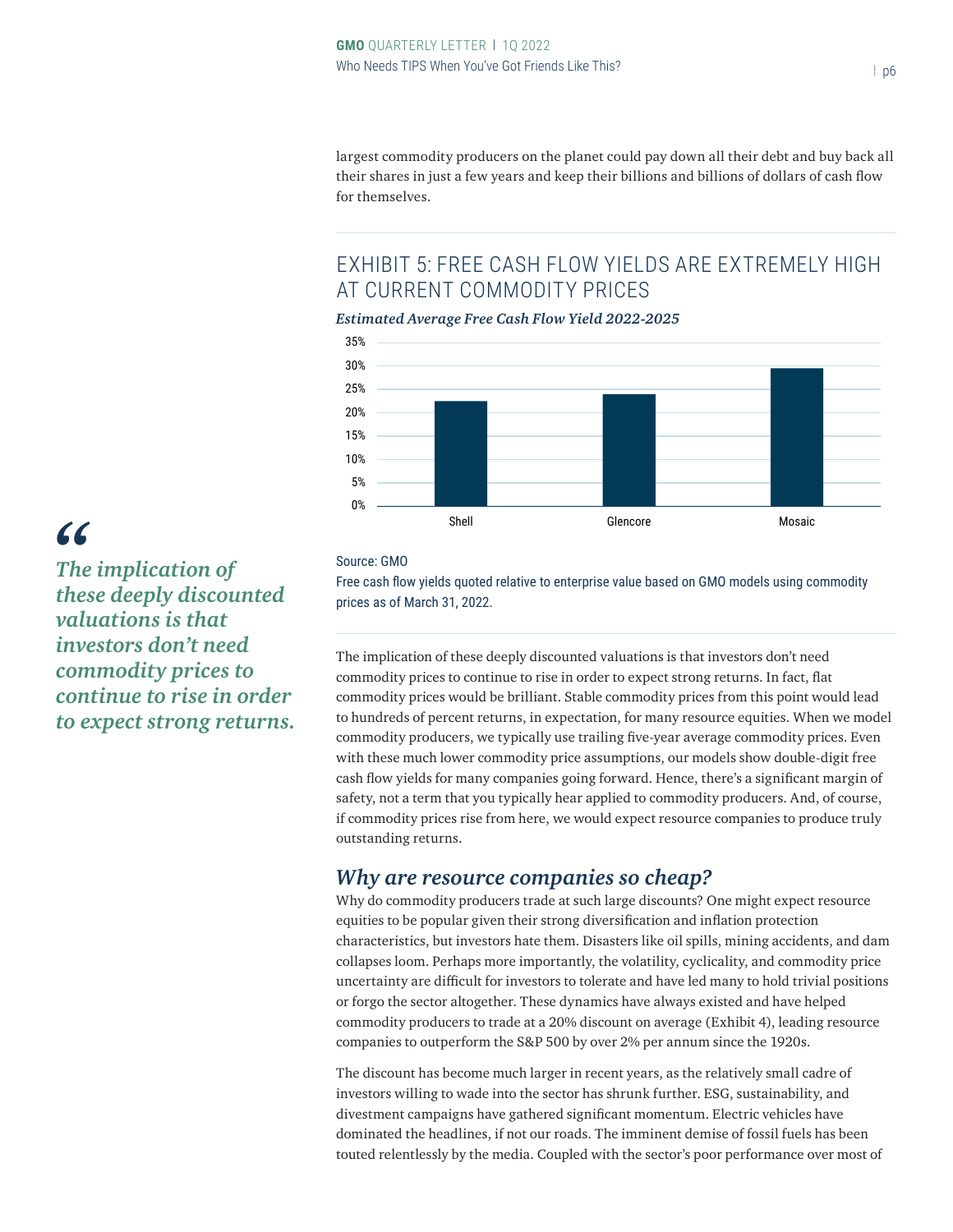*...transitioning from " fossil fuels to clean energy, while urgently needed, will take decades.*

the last decade, it's easy to understand why multiples have dropped and resources exposure in the major market indices has fallen to just a few percent.

However, transitioning from fossil fuels to clean energy, while urgently needed, will take decades. It took us over 150 years to build our current fossil fuel-based energy infrastructure. We're not going to replace it in a decade or two. In fact, the IEA and the U.S. Energy Information Administration (EIA), organizations focused on projecting energy consumption patterns to assist policymakers, paint similar pictures for the next two to three decades: fossil fuel consumption staying flat or perhaps even rising a bit with renewables servicing the growth in energy demand (see Exhibit 6).

#### EXHIBIT 6: FOSSIL FUEL CONSUMPTION LIKELY TO BE FLAT TO SLIGHTLY UP OVER NEXT TWO TO THREE DECADES



As of 2021 | Sources: IEA, EIA

Exajoule: Standard unit of energy defined as the work required to produce 1018 watts of power for one second

For the sake of the planet, we'd better hope they're wrong, but the reality is that the world is not on a path to dramatically reduce fossil fuel consumption in the next 20 to 30 years. While EV sales are growing rapidly, 97% of vehicles sold in the U.S. last year had internal combustion engines (i.e., run on oil-based fuels); globally, the number was around 94%. Despite vehicle sales having been significantly suppressed by Covid the last couple years, around 400 million internal combustion engine (ICE) vehicles were sold in the last 5 years, almost twice as many as the analogous 5-year period ending 20 years ago and 4 times as many as the period ending 30 years ago. Given a typical useful life of 10 to 15 years, we're going to need a lot of oil to fuel these recently purchased vehicles and the ICE vehicles that are going to be sold in the years to come.

Furthermore, as mentioned earlier, passenger cars represent just a little more than a quarter of global oil consumption. Other drivers of oil demand include petrochemicals, long-haul trucking, shipping, aviation, agriculture, and electricity generation, among many other uses. There are no imminent clean solutions for many of these applications, which is, of course, why the world focuses so much on EVs. To top things off, fossil fuels and clean energy materials will be needed in massive quantities to produce the wind turbines, solar panels, EVs, and energy storage systems that the world desperately needs.

### *"*

*...fossil fuels and clean energy materials will be needed in massive quantities to produce the wind turbines, solar panels, EVs, and energy storage systems that the world desperately needs.*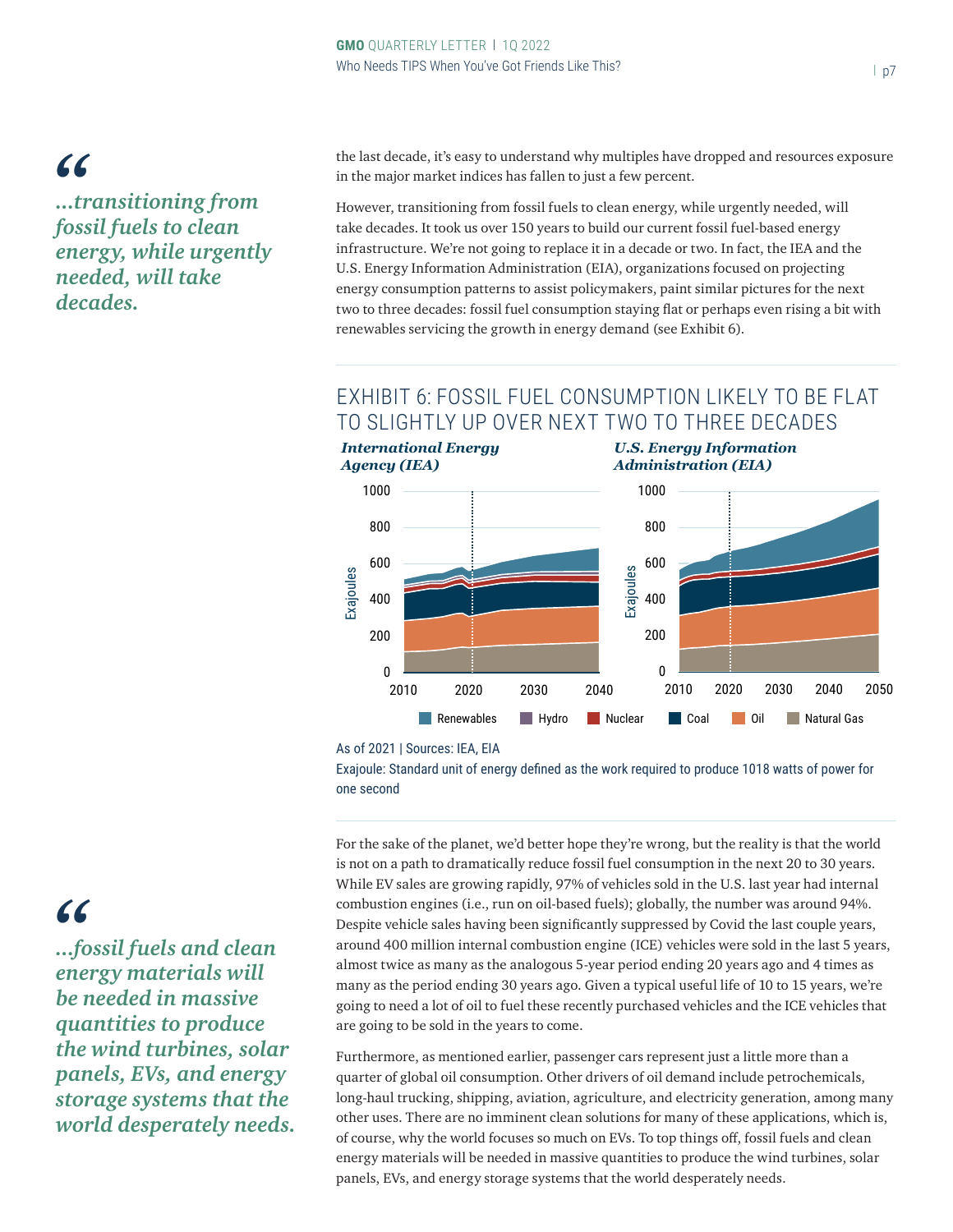As those familiar with GMO are no doubt aware, our heads aren't in the sand on climate or the need to transition as quickly as possible to clean energy. People like easy answers, but unfortunately, there are none when it comes to climate or to the investment implications associated with climate. Whether we like it or not, fossil fuels will continue to play a critical role in the economy. Investors don't have to choose between investing in climate or investing in natural resources. There are exciting and overlapping opportunities in both, and the world will need both in order to function for the foreseeable future.

#### *More than one way to win*

Given the disfavor the resources sector finds itself in, it's hard to predict what, if anything, might bring valuations back to more "normal" levels. As an investor, however, it's not clear that it matters all that much. If the market starts to appreciate the cash flows resource companies are kicking off and applies a higher multiple to them, investors will be rewarded with a quick win. However, in the absence of improved sentiment, the resources sector will continue to pile up the profits…and investors will continue to own their share of those profits. If valuations remain depressed, investors will benefit from a combination of high dividend yields, special dividends, share repurchases, and M&A activity. While the exact mechanism is unknown, if you invest in profitable businesses at attractive valuations, you will be rewarded.

Let's look at Vale, the world's largest iron ore producer, as a case study for how shareholders can be rewarded. Vale's stock price is about where it was at the beginning of last year. Despite the market's lack of enthusiasm, the company generated about \$20 billion of free cash flow last year. Not bad for a company with a market cap of a little over \$100 billion and no substantive debt as of the end of March.<sup>4</sup> What did the company do with all that cash? Last year, Vale paid out about \$9 billion in regularly scheduled dividends and distributed another \$10 billion between extra dividends and share repurchases. Combined with dividends distributed in the first quarter of this year and a recently announced share repurchase, Vale has returned or announced the return of over \$33 billion since the beginning of last year, almost a 32% yield relative to the market cap of the company. Not a bad way to win.

Of course, Vale isn't the only company returning boatloads of capital. Shell, BP, Glencore, Rio Tinto, Mosaic, and many other companies have been funneling cash back to their shareholders, and, given that commodity prices have spiked up in recent months, one could reasonably expect these capital returns to be bigger going forward.

#### *Of course, things can always go wrong*

What could go wrong? There are always short-term risks. High commodity prices could drive demand destruction. Covid doesn't seem like it's done with us yet. A strong U.S. dollar could be a headwind for commodity prices in dollar terms. Supply disruptions could ease. We could see resolution of the Russia/Ukraine conflict, which, of course, would be a great thing for the world, but any normalization of the West's relations with Russia would likely lead to a significant drop in commodity prices.

There are longer-term risks to consider, as well. Windfall taxes or higher royalties could reduce realized returns. With the rise of populist movements around the world, particularly in Latin America, politicians may go after a greater share of the profits. Of course, this is a good problem to have, to some degree, as it means there are supernormal profits worth plundering. Furthermore, countries want to harvest the benefits of their natural resources and don't want to discourage investment. Hence, a lot of these conversations and proposals end up being more bark than bite. If commodity prices rise into the future, windfall taxes

Vale's stock has fallen significantly since the end of March along with the rest of the market, so the yield numbers quoted are significantly higher as of the time of writing.

4